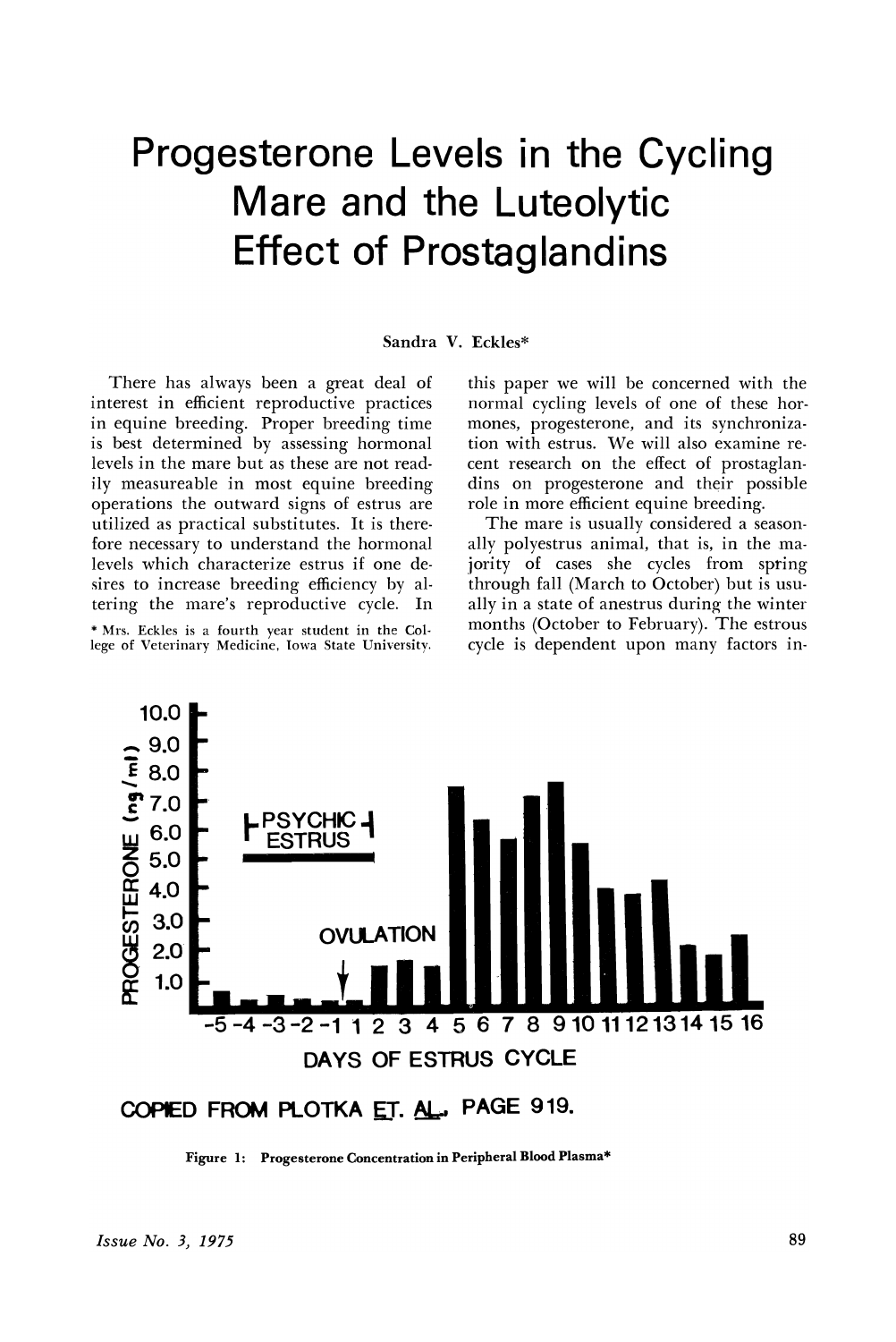cluding light, temperature and nutrition as well as individual differences. In the cycling mare the estrous cycle averages approximately twenty-one days (range 13-34) days), although there is considerable individual variation especially in the duration of diestrus. Proestrus usually lasts two to three days, estrus four to seven days, metestrus three to five days and diestrus eleven to fifteen days with ovulation ocurring twenty-four to forty-eight hours before the end of estrus. <sup>16</sup> If we consider day one to be the day of ovulation (i.e. day three to five after onset of estrus) we see a peripheral progesterone level throughout the estrous cycle as depicted in Figure 1.

Peripheral serum progesterone levels are very low two days before through one to two days after ovulation  $(0.9 \text{ ng/ml}^{10}$ ; 0.22  $ng/ml^{13}$ . Approximately thrity-six hours after ovulation there is a marked rise in the progesterone level which remains elevated through approximately day thirteen after which it slowly falls to preovulatory levels. At its peak (days five to thirteen) progesterone values are  $7.7+3.8$ ng/ml<sup>14</sup> to  $10.9 \pm 1.4$  ng/ml.<sup>13</sup> We can correlate these progesterone levels with the establishment of a corpus luteum and its active secretion of progesterone. By approximately thirty-six hours post ovulation the corpus luteum is functional and continues to be active until just prior to day thirteen after which it regresses causing lowered plasma progesterone levels. External signs of heat or psychic estrus also correlate well with these progesterone levels. Both Plotka and Sharp report the onset of psychic estrus soon after the decrease in serum progesterone concentration, stating that estrus is not seen until peripheral progesterone levels drop to 1 ng/ml or lower. Psychic estrus is also seen to cease two to three days after ovulation when progesterone levels are again rising and approaching 1 ng/ml. Thus it appears that measurement of the plasma progesterone levels may indicate luteal function and these levels may be outwardly reflected by signs of psychic estrus.

In the normally cycling mare breeding is not usually a problem providing both mare and stallion are fertile. However, it is sometimes desirable to shorten the es-

trus cycle of a mare, to induce estrus in a mare which is not cycling properly or to bring a mare into estrus earlier in the year than she would normally begin to cycle. To accomplish this a great many treatments have been investigated. One of the new and promising treatments is the use of prostaglandins, especially Prostagland $in_{2a}$  (PGF<sub>2</sub>a) or its analogues. It has been shown in several species that there is a luteolytic substance in the uterus which determines the duration of the corpus luteum.<sup>6</sup> It has been proposed that this substance may be a prostaglandin, and considerable research has been done on the possible luteolytic effect of  $PGF_{2\alpha}$  and its role on the level of progesterone in the peripheral plasma.

Working in the cow Rowson *et al* have shown that  $PGF_{2a}$  (0.5 mg/dy) administered into the uterus on two successive days between days five and sixteen of the cycle produced a psychic fertile estrus three days later. This was not, however, effective if administered before day five. It was also found to be necessary to use  $PGF_{2a}$  in the uterine horn ipsilateral to the ovary with the active corpus luteum rather than the contralateral horn. This indicates that the substance causing corpus luteal regression must pass directly by a local means rather than via a general systemic route from the uterine horn to the ovary. Moor and Rowson have shown that there is also a uterine luteolysin in sheep much like that in the cow. Removal of the uterine horn contralateral to the active corpus luteum produced no untoward effects on the life span of that corpus luteum, however removal of the uterine horn ipsilateral to the active corpus luteum resulted in a lengthened estrus cycle and increased life-span of the corpus luteum. Thus it would appear that in sheep also the luteolytic substance is locally rather than systemically transferred to the ovary. Several authors propose that the local means of transfer of this luteolytic substance is by means of the close anastamosis of the ovarian artery and uterine vein in the cow and sheep. However, this has been partially disputed by Restall *et al* who have shown that close apposition of the uterine vein and ovarian artery is not necessary for  $PGF_{2a}$  to act as a luteo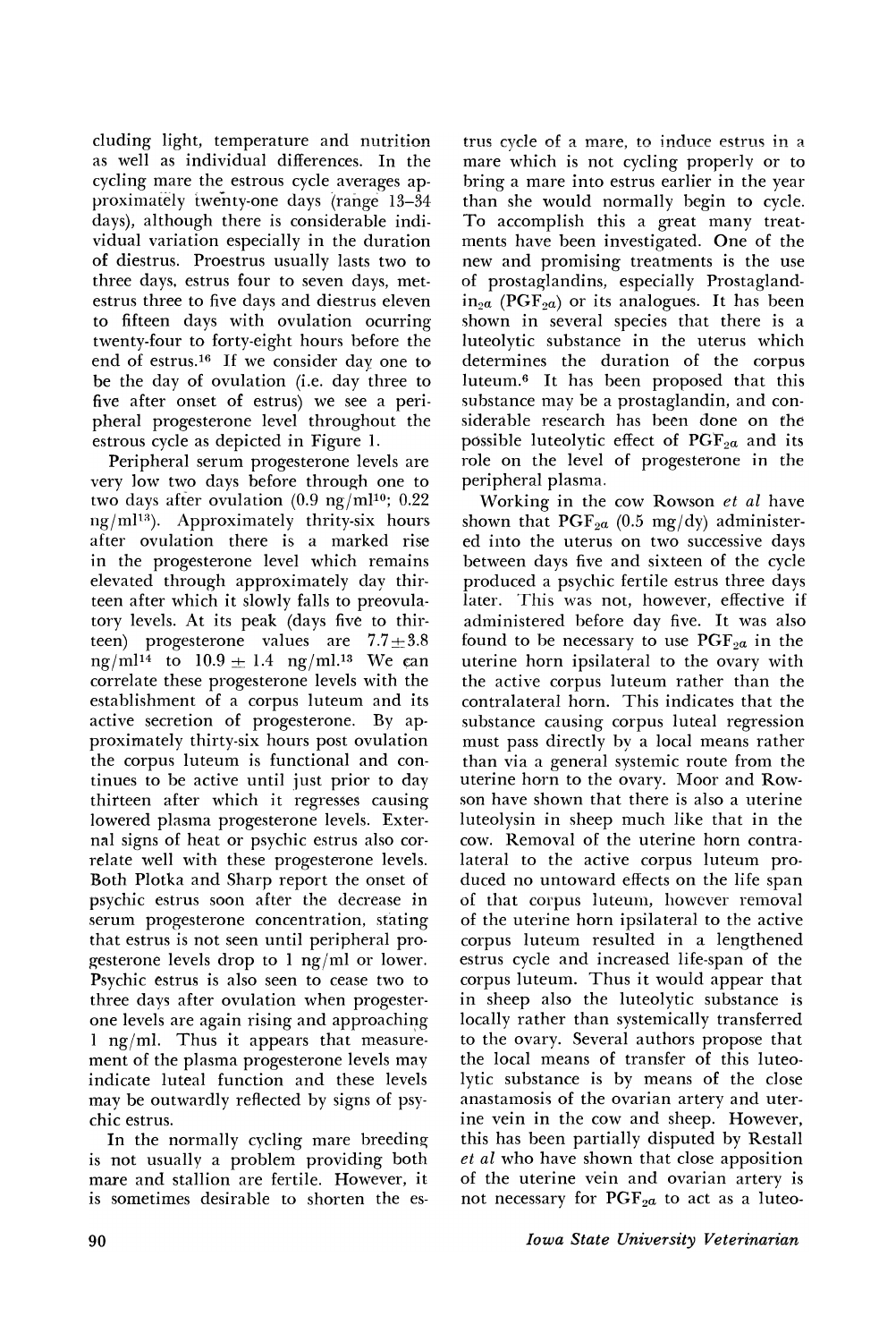lysin in the ewe. Injection of  $PGF_{2a}$  (80 mg/hr for 6 hours) into the uterine vein ipsilateral to the ovary with the active corpus luteum caused a drop in peripheral progesterone levels to less than 0.5 ng/ml and induced estrus whether or not the utero-ovarian vein was surgically separated from the ovarian artery. He also shows that  $PGF_{2a}$  given in the jugular vein has no effect, and he hypothesizes that the effect of  $PGF_{2a}$  may be mediated through the sympathetic nervous system.

There is also considerable evidence that prostaglandins are luteolytic in the mare. This hypothesis is based primarily on peripheral progesterone levels and induction of psychic estrus after administration of prostaglandins. Mares given PGF<sub>2</sub>*a* either by intrauterine infusion (10 mg) or subcutaneously (15 mg) seven to nine days after ovulation exhibit a normal estrus within two days which lasts seven to eight days. Ovulation occurs on day six, and progesterone levels drop to 0.9 ng/ml within forty-eight hours after PGF<sub>2a</sub> administration.9 Douglas and Ginther have been able to shorten the length of a mare's normal estrous cycle to 8.3 days and return the mare to estrus within two to three days by giving 10 mg  $PGF_{2a}$  subcutaneously on the eighth day after estrus. They have also determined the minimum effective dose of  $PGF_{2a}$  to be 1.25 mg. and note that this dose will also cause abortion in approximately 50% of their mares between forty and one hundred twenty days of gestation. It is noteworthy that during this time interval progesterone levels are due to luteal activity in the ovary (original corpus Iuteum or accessory corpus lutea). After five months the placenta and membranes are established in the mare and produce the progesterone necessary to maintain the pregnancy rather than the ovaries. It would be interesting to know if prostaglandins at that time would still cause abortion although this would seem doubtful from present evidence. Indirect evidence for the activity of  $PGF_{2a}$  is advanced by Noden  $et$  *al.* Upon administration of  $PGF_{2a}$  an increased LH serum level is observed from near the onset of estrus to about eighteen hours after ovulation. This is similar to the LH changes which occur normally near

estrus and support the conclusion that PGF<sub>2</sub>a is indeed luteolytic and estrus inducing.

In the mare the uterus does indeed have an effect on regression of the corpus luteum as total hysterectomy in the mare will cause the active corpus luteum to be maintained. However, unlike the ewe and cow, it appears that the uterine luteolysin reaches the ovaries by means of the systemic circulation rather than by a local pathway. Unilateral hysterectomy of either the ipsilateral or contralateral horn causes the corpus luteum to be maintained approximately the same lending additional support to systemic transfer of luteolysin.3 Ginther has subsequently shown that in the mare the ovarian artery and the common vein draining much of the uterus and ovary are not in anastamosis as they are in the ewe.<sup>4</sup> This makes local transfer even less likely.

On the basis of the above evidence it would appear that prostaglandins could be a valuable tool for controlling and shortening the length of the estrous cycle in mares. Although  $PGF_{2\alpha}$  has been most extensively investigated, analogues such as ICI-79939 may be as effective or even more so. For example ICI-79939 given by either intrauterine infusion or intramuscularly between day four and thirteen of diestrus is highly luteolytic in the mare producing estrus three to four days after administration.! It is reported by Allen and Rowson to be two hundred times as potent as natural PGF<sub>2a</sub>.

In summary we note that progesterone levels in the mare reflect the luteal activity of the ovaries and that estrus is preceded by a drop in peripheral progesterone levels to a level of  $1$  ng/ml or lower. It would appear therefore that estrus could be induced by causing a decline in progesterone, that is by some substance which is luteolytic. Uterine luteolysin appears to be the factor controlling the life span of the corpus luteum naturally both in cows and sheep where the control is by local pathways and in the mare where the control appears to be by means of the general circulation. This luteolysin may be a prostaglandin and studies involving  $PGF_{2a}$ and its analogues show these substances to

*Issue No.3., 1975*